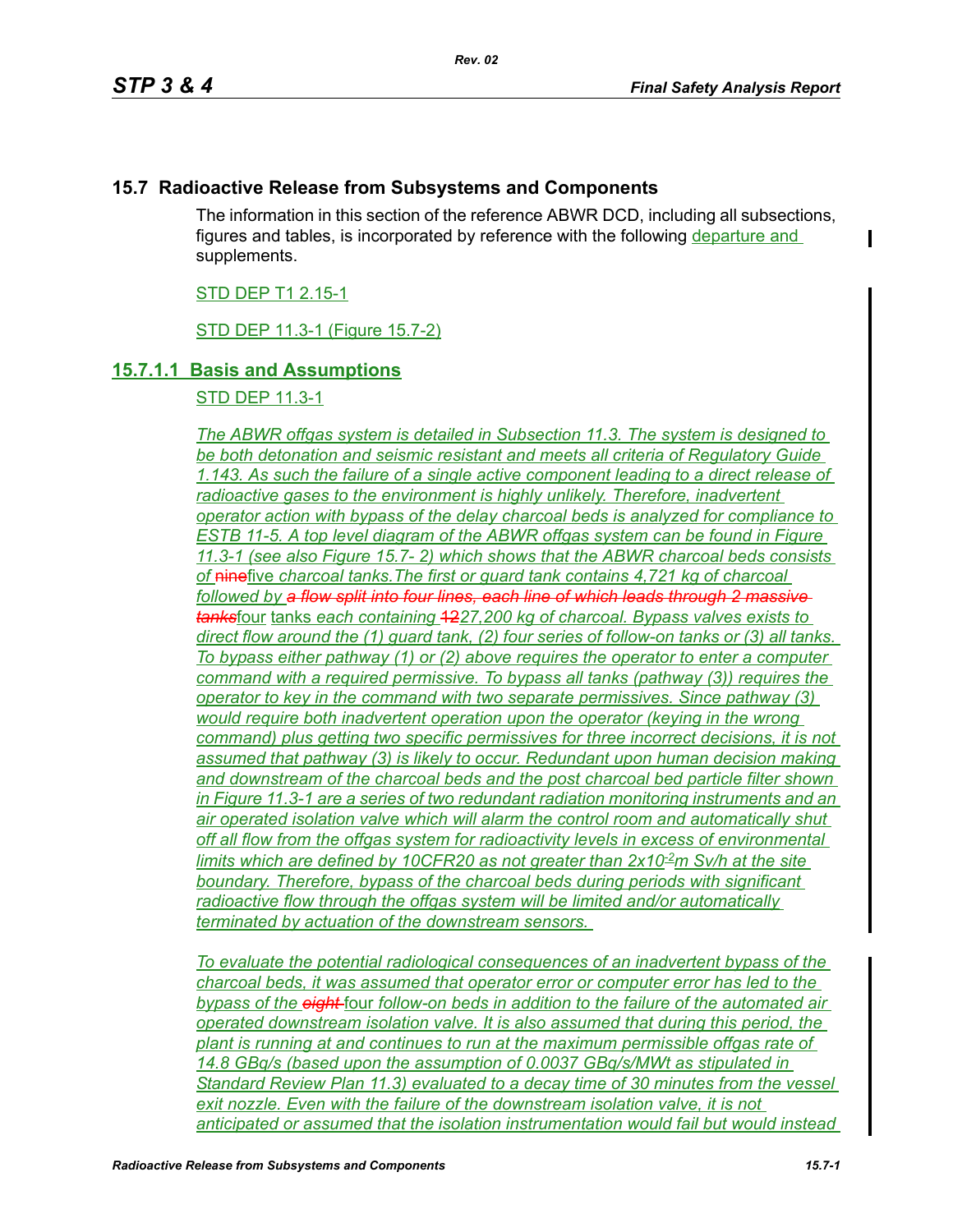*alarm the control room with a high radiation alarm causing the operator to manually isolate the offgas system (i.e., close suction valves) within 30 minutes of the alarm. Therefore, this analysis differs from the branch technical position on the following points:*

*Rev. 02*

- *(1) Flow is through a single 4,721 kg charcoal tank with an evaluated hold up*   $time$  given by NUREG-0016, equation 1.5.1.6 using  $K_d$ 's for Kr and Xe from *NUREG-0016.*
- *(2)* An isolation valve prevents flow through the *There is no motive force to remove any significant inventory from the eight follow-on charcoal tanks while in bypass and therefore no activity from these tanks is included in the final release calculations.*

## **15.7.3.1 Identification of Cause and Frequency Classification**

## STD DEP T1 2.15-1

**The ABWR Radwaste Building is a Seismic Category I structure designed to withstand**all credible seismic events in accordance with the requirements of Regulatory Guide 1.143*. In addition, all compartments containing liquid radwastes are steel-lined up to a height capable of containing the release of all the liquid radwastes into the compartment. Because of these design capabilities, it is considered remote that any major accident involving the release of liquid radwastes into these volumes would result in the release of these liquids to the environment via the liquid pathway. Releases as a result of major cracks would instead result in the release of the liquid radwastes to the compartment and then to the building sump system for containment in other tanks or emergency tanks. A complete description of the Liquid Radwaste System is found Section 11.2, except for the tank inventories, which are found in Section 12.2.*

**15.7.6 COL License Information**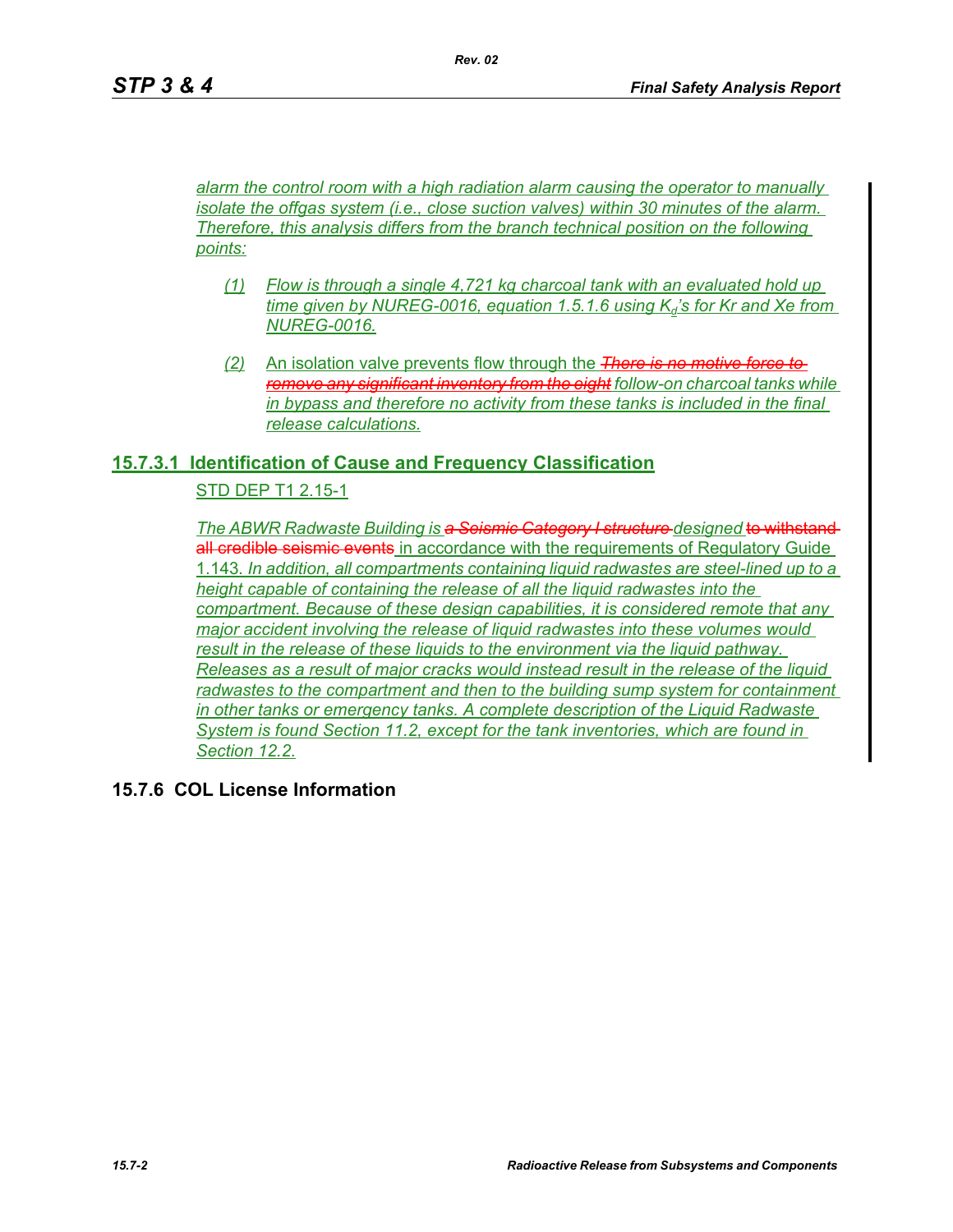# **15.7.6.1 Radiological Consequences of Non-Line Break Accidents**

The following site-specific supplements address COL License Information Item 15.9.

## Radwaste System Failure Accident (Liquid Radwaste Tank Accident)

The STP 3 & 4 site-specific Exclusion Area Boundary (EAB) short-term release (accident)  $\chi$ /Q is 1.96E-04 sec/m<sup>3</sup>. Table 15.7-7 of the reference ABWR DCD provides radwaste system failure EAB doses as a function of  $\chi$ /Q. The STP 3 & 4 thyroid and whole body doses associated with a radwaste system failure are a fraction of the 10 CFR 100 criteria and are provided below:

| Meteorology Distance          | (m) | Thyroid Dose | <b>Whole Body Dose</b> |
|-------------------------------|-----|--------------|------------------------|
| $\vert$ (sec/m <sup>3</sup> ) |     | (Sv)         | l (Sv)                 |
| l 1.96E-04                    | EAB | 4.1E-02      | 3.4E-05                |

## Fuel Handling Accident

Table 15.7-11 of the reference ABWR DCD provides fuel handling accident (FHA) EAB doses as a function of  $\chi$ /Q. The STP 3 & 4 thyroid and whole body doses associated with a FHA are within the guidelines of 10 CFR 100 criteria and are provided below:

| Meteorology             | <b>∣Distance</b> | <b>Thyroid Dose</b> | <b>Whole Body Dose</b> |
|-------------------------|------------------|---------------------|------------------------|
| $\sqrt{\text{sec/m}^3}$ | (m)              | (Sv)                | (Sv)                   |
| 1.96E-04                | EAB              | $1.1E - 01$         | 1.8E-03                |

#### Fuel Cask Drop Accident

Table 15.7-14 of the reference ABWR DCD provides fuel cask drop accident EAB doses as a function of  $\chi$ /Q. The STP 3 & 4 thyroid and whole body doses associated with a fuel cask drop accident are within the guidelines of 10 CFR 100 criteria and are provided below: